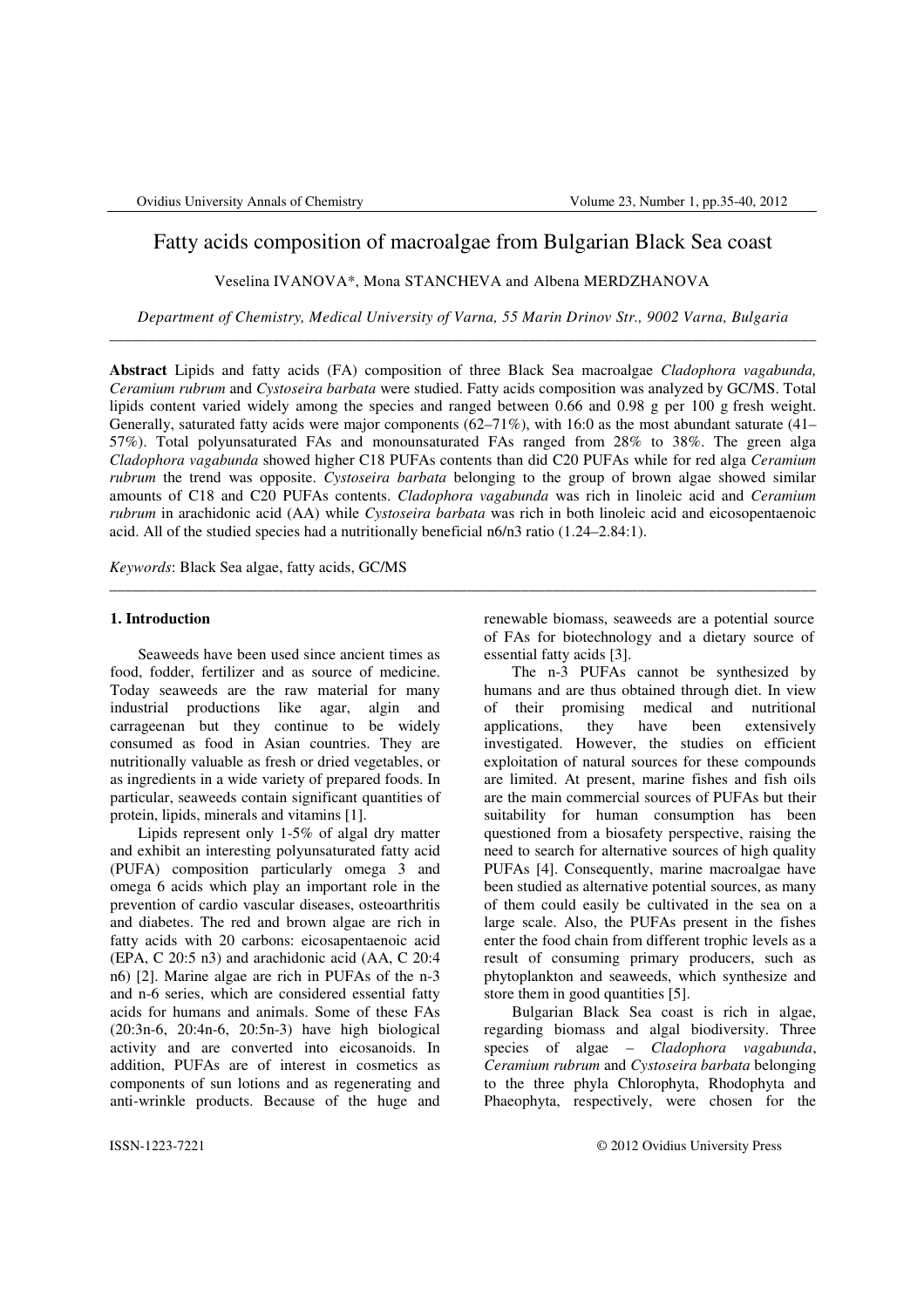present study based on their wide distribution in the littoral zone of Bulgaria. There is limited information about the fatty acids contents of Bulgarian Black Sea macroalgae in literature.

The aim of this study is to determine lipids and fatty acids composition of three algal species *Cladophora vagabunda*, *Ceramium rubrum* and *Cystoseira barbata* from Bulgarian Black Sea coast.

## **2. Experimental**

#### *2.1. Algal samples*

*Cladophora vagabunda*, *Ceramium rubrum* and *Cystoseira barbata* were collected in October 2011 from the region of Balchik, Bulgaria. All of the samples were harvested manually from their respective sites and then transported to the laboratory in wet tissue towels in an ice box. They were thoroughly cleaned to remove epiphytes and detritus attached to the fronds. Cleaned samples were frozen and stored at –20°C prior to analysis.

# *2.2. Lipids extraction and fatty acids methyl esters preparation*

Lipids were extracted by following the method of Bligh and Dyer [6]. Algal tissue was extracted first with chloroform:methanol (1:2, v/v) and the residue was extracted thrice with small portions of chloroform: methanol (1:1, v/v). All the extracts were pooled together, filtered and mixed with an equal volume of chloroform and water (1:1, v/v) for phase separation. The lower organic phase was

collected and evaporated to dryness in a vacuum, and the total lipids were determined gravimetrically.

The residual lipids fraction was methylated by base-catalyzed transmethylation using 2M methanolic potassium hydroxide and n-hexane according to BDS EN 5509:2000 [7]. After 10 minutes centrifugation (3500 rps), the hexane layer was taken for GC analyses.

### *2.3 GC–MS analysis*

Gas chromatography of fatty acid methyl esters (FAME) was performed according to BDS EN ISO 5508:2000 [8] by a model FOCUS Gas Chromatograph with autosampler A 2000, equipped with Polaris Q MS detector (Thermo Scientific, USA). The capillary column used was a TR-5 MS (Thermo Scientific, USA) universal column 30 m length and 0.25 mm i.d, with a wide range of applications from food analysis. Helium was used as a carrier gas at flow rate 1 ml/min. Chromatographic separation was achieved by temperature range: initial temperature – 40 $^{\circ}$ C for 4 min followed by 10 $^{\circ}$ C per minute until 235°C and final temperature reach was  $280^{\circ}$ C for 5 min. The sample volume was 1 µl. The three parallel analyses were made from each methanolysed sample. The injector was a split/splitless injector operated in the split mode. Peaks were identified according to two parameters: Retention Time (RT) based on available FAME mix standard (SUPELCO F.A.M.E. Mix C4-C24) (**Fig. 1**) and mass spectra (ratio m/z) – compared to internal Data Base (Thermo Sciences Mass Library, USA). FAMEs were identified and quantified by comparison with the RT and peak areas of



 **Fig. 1.** Chromatogram of FAME mix standard solution (SUPELCO F.A.M.E. Mix C4-C24)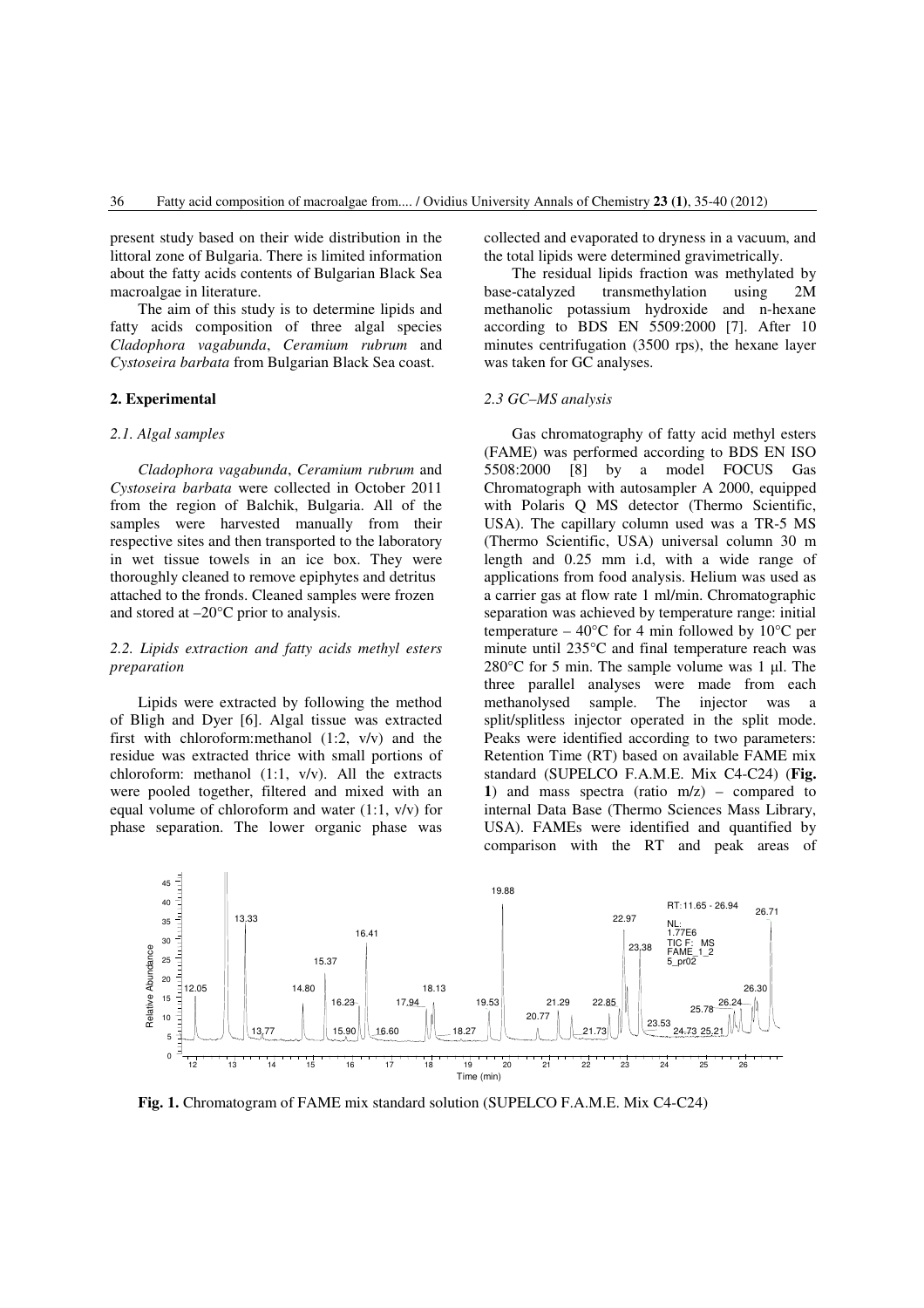SUPELCO standards. Three replicate GC analyses were performed and the values of FA were expressed as percentage of total FA mass as a mean value and  $\pm$  standard deviation (SD). All of the chemicals used in the experiments were analytical grade and GC grade (Sharlau).

#### *2.4. Statistical analysis*

All analytical determinations were performed in triplicate and the mean values were recorded. Student's t-test was employed to estimate the significance of values.

### **3. Results and Discussions**

# *3.1. Total lipids*

The total lipids contents of various algal species analysed are presented in **Table 1.** The lipids varied within the investigated algal species and ranged from  $0.66 \pm 0.22$  to  $0.98 \pm 0.13$  g per 100 g on a fresh weight basis.

|  |  |  |  | <b>Table 1.</b> List of investigated algae |  |  |
|--|--|--|--|--------------------------------------------|--|--|
|--|--|--|--|--------------------------------------------|--|--|

| Algae              | Total lipids        |  |
|--------------------|---------------------|--|
|                    | (g per 100 g fresh) |  |
|                    | weight)             |  |
| Chlorophyta        |                     |  |
| Cladophorales      |                     |  |
| Cladophoraceae     |                     |  |
| Cladophora         | $0.66 \pm 0.22$     |  |
| vagabunda          |                     |  |
| Rhodophyta         |                     |  |
| Ceramiales         |                     |  |
| Ceramiaceae        |                     |  |
| Ceramium rubrum    | $0.98 \pm 0.13$     |  |
| Phaeophyta         |                     |  |
| <b>Fucales</b>     |                     |  |
| Sargassaceae       |                     |  |
| Cystoseira barbata | $0.84 \pm 0.21$     |  |

Data are expressed as means  $\pm$  SD, where n=3

There was no significant differences  $(p=0.05)$ within the species investigated. *Ceramium rubrum* registered the highest lipids content  $0.98 \pm 0.13$  g per 100 g, followed by *Cystoseira barbata* with 0.84 ± 0.21 g per 100 g and *Cladophora vagabunda*  $-0.66 \pm 0.22$  g per 100 g.

#### *3.2. Fatty acids composition*

The fatty acids compositions of investigated algae are listed in **Table 2.** Saturated fatty acids (SFA) were major components accounting from 62.21% ± 5.37% for *Cladophora vagabunda* and 62.59% ± 0.93% for *Cystoseira barbata* to 71.61% ± 3.08% for *Ceramium rubrum*. The total sum monounsaturated fatty acids (MUFAs) ranged from 8.05% to 12.12%, whereas total sum of PUFAs were 16.28 – 29.37%.

 Palmitic acid was the major fatty acid in all species tested. It accounted more than a half of the total acids content for *Ceramium rubrum* (57.90%) and *Cystoseira barbata* (54.26%). For *Cladophora vagabunda* palimic acid content was 41.97%. Fatty acids composition of algal lipids varies widely with species, habitat, light, salinity, pollution and environmental conditions [9, 10] but in most studies palmitic (C 16:0) acid is predominant [11, 12, 13].

The second major fatty acid varied in the three species. For *Cladophora vagabunda* it was linoleic acid (C18:2 n-6) accounting 14.14% of total fatty acids composition. In *Ceramium rubrum*, after palmitic acid – arachidonic (AA C20:4 n-6) and oleic (C18:1 n-9) acids were most abundant with 4.52% and 3.87%, respectively. In previous study similar pattern was established for other *Ceramium sp.* from Bohai Sea [12].

Second major fatty acids in *Cystoseira barbata* were linoleic (LA C18:2 n-6) and eicosapentaenoic (EPA C20:5 n-3) accounting 13.33% and 9.24% of total fatty acids, respectively. This is inconsistant with a previous study [14] where *Cystoseira barbata* from Black Sea showed oleic acid (C18:1 n-9) as most abundant and higher contents of  $α$ linolenic (C18:3 n-3) acid.

The amounts of monounsaturated fatty asids (MUFA's) varied significantly among the species. The total MUFA content for *Cladophora vagabunda* was 9.81%, for *Ceramium rubrum* and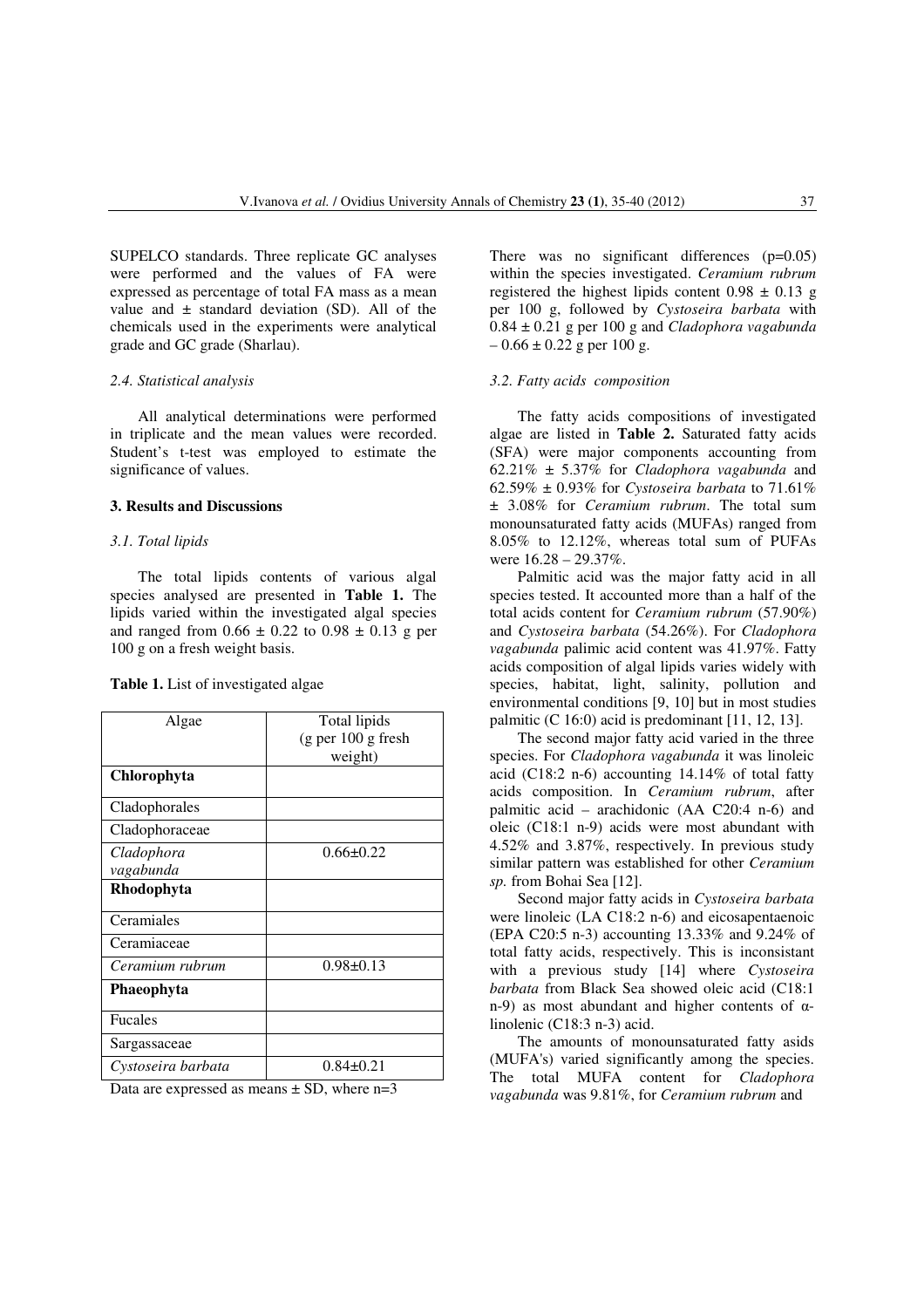| Fatty acid,        | Cladophora                      | Ceramium                      | Cystoseira                    |
|--------------------|---------------------------------|-------------------------------|-------------------------------|
| % of total         | vagabunda                       | rubrum                        | barbata                       |
| FA<br>C8:0         | $0.67 \pm 0.38$                 | n.d.                          | n.d.                          |
| C10:0              | $1.14 \pm 0.72$                 | $1.03 \pm 0.20$               | $0.51 \pm 0.14$               |
|                    |                                 |                               |                               |
| C12:0              | $1.68 + 0.96$                   | $1.60 \pm 0.31$               | $0.79 \pm 0.21$               |
| C13:0              | $1.08 + 0.63$                   | n.d.                          | n.d.                          |
| C14:0              | $3.06 \pm 0.78$                 | $2.39 \pm 0.36$               | $1.51 \pm 0.24$               |
| C16:0              | 41.97±15.74                     | 57.90±5.58                    | $54.26 \pm 2.67$              |
| C17:0              | $1.24 \pm 0.71$                 | $1.20 \pm 0.23$               | $0.60 \pm 0.15$               |
| C18:0              | $2.51 \pm 1.51$                 | $2.51 \pm 0.47$               | $1.32 \pm 0.27$               |
| C20:0              | $2.24 \pm 1.30$                 | n.d.                          | $1.08 + 0.28$                 |
| C22:0              | $2.59 \pm 0.92$                 | $2.47 \pm 0.47$               | $1.25 \pm 0.32$               |
| C23:0              | $1.34 \pm 0.78$                 | n.d.                          | n.d.                          |
| C24:0              | $2.69 \pm 1.47$                 | $2.50 \pm 0.48$               | $1.26 \pm 0.33$               |
| $\Sigma$ SFA       | $62.21 \pm 5.37^{\mathrm{a}}$   | $71.61\pm3.08^{\rm b}$        | $62.59 \pm 0.93^{\text{a,c}}$ |
| C14:1              | n.d.                            | $1.15 \pm 0.22$               | n.d.                          |
| $\overline{C16:1}$ | $2.22 \pm 0.53$                 | $2.40 \pm 0.09$               | $2.26 \pm 0.28$               |
| C17:1              | $1.22 \pm 0.71$                 | $1.18 \pm 0.22$               | $0.59 \pm 0.15$               |
| C18:1n9            | $4.07 \pm 1.73$                 | 3.87±0.59                     | $4.11 \pm 0.22$               |
| C20:1              | $1.11 \pm 0.65$                 | $1.06 \pm 0.20$               | $0.53 \pm 0.14$               |
| C22:1n9            | n.d.                            | $1.31 \pm 0.25$               | n.d.                          |
| C24:1              | $1.19 \pm 0.69$                 | $1.15 \pm 0.21$               | $0.56 \pm 0.15$               |
| $\Sigma MUFA$      | $9.81 \pm 3.89^{\text{a,c}}$    | $12.12 \pm 1.75^a$            | $8.05 \pm 0.44^{b,c}$         |
| C18:3n6            | $1.24 \pm 0.68$                 | $1.14 \pm 0.22$               | $0.70 \pm 0.14$               |
| Cl8:2n6            | 14.14±6.52                      | $0.93 \pm 0.04$               | $13.33 \pm 0.53$              |
| Cl8:3n3            | $2.20 \pm 1.07$                 | $1.95 \pm 0.36$               | $0.97 \pm 0.28$               |
| C20:5n3            | $1.50 \pm 0.58$                 | $1.92 \pm 0.10$               | $9.24 \pm 0.65$               |
| C20:4n6            | $1.43 \pm 0.73$                 | $4.52 \pm 0.40$               | $1.50 \pm 0.08$               |
| C20:3n6            | n.d.                            | $1.43 \pm 0.21$               | $1.26 \pm 0.15$               |
| C20:2              | $1.71 \pm 0.87$                 | $1.67 \pm 0.32$               | $0.99 \pm 0.18$               |
| C20:3n3            | $2.84 \pm 1.63$                 | $2.72 \pm 0.51$               | $1.38 + 0.38$                 |
| C22:6n3            | $1.34 \pm 0.78$                 | $1.43 \pm 0.21$               | n.d.                          |
| C22:2              | $1.57 \pm 0.92$                 | n.d.                          | n.d.                          |
| $\Sigma$ PUFA      | $27.97 \pm 2.42^{\mathrm{a,c}}$ | $16.28 \pm 1.34$ <sup>b</sup> | $29.37 \pm 0.69$ <sup>c</sup> |

**Table 2.** Fatty acids composition of different algal species given in means  $\pm$  SD (% of total FAME)

n.d. – not detected;

a–c Values in a row without a common superscript are significantly different at  $P = 0.05$ 

*Cystoseira barbata* – 12.12% and 8.05% respectively. Oleic acid  $(C 18:1 n-9)$  was the most abundant MUFA in all species analyzed, followed by palmitoleic acid (C 16:1). C14:1 and C22:1n-9 were detected only in *Ceramium rubrum*.

Important long–chain polyunsaturated fatty acids such as eicosapentaenoic acid (EPA, C20:5 n-3), linoleic acid (LA, C18:2 n-6) and arahidonic acid (AA, C20:4 n-6) were found in significant levels. Linoleic acid was found to be the most dominant fatty acid in all PUFA's groups. The obtained value of (C18:2, n-6) was 14.14% for *Cladophora vagabunda* and 13.33% for *Cystoseira barbata*.

Linoleic acid (C18:2, n-6) and  $\alpha$ -linolenic acid (C18:3, n-3) are two PUFAs which cannot be synthesized by humans and other vertebrates. The PUFAs include two metabolic series of compounds: the n-6 and the n-3 FAs. Linoleic acid belongs to the n-6 series while linolenic acid refers to both αlinolenic (C18:3, n-3) and γ-linolenic acid (C18:3, n-6). Within the body both can be converted to other PUFAs such as arachidonic acid (C20:4, n-6), eicosapentaenoic acid (EPA, C20:5, n-3) and docosahexaenoic acid (DHA, C22:6, n-3) [15]. The major PUFA in *Ceramium rubrum* was C20:4, n-6 with 4.52%. In *Cystoseira barbata* C20:5n3 accounted 9.24% of total fatty acids.

Sum of C18 and C20 PUFAs, n-3 and n-6 contents in algae investigated, as well as their ratios are given in **Table 3.**

**Table 3.** Groups and ratios of fatty acids in *Cladophora vagabunda, Ceramium rubrum* and *Cystoseira barbata* given in means ± SD (% of total FAME)

| Group and            | Cladophora         | Ceramium                      | Cystoseira                      |
|----------------------|--------------------|-------------------------------|---------------------------------|
| ratios of            | vagabunda          | rubrum                        | barbata                         |
| fatty acids          |                    |                               |                                 |
| C18 PUFA             | $17.58 \pm 5.00^a$ | $4.02 \pm 0.55^{\rm b}$       | $15.00 \pm 0.48$ <sup>a,c</sup> |
| C <sub>20</sub> PUFA | $7.49 \pm 3.80^a$  | $12.26 \pm 0.79$ <sup>b</sup> | $14.36 \pm 0.33$ <sup>c</sup>   |
| <b>PUFA/SFA</b>      | $0.45 \pm 0.07^a$  | $0.23 \pm 0.03^b$             | $0.47 \pm 0.02$ <sup>a,c</sup>  |
| $n-6$                | $16.81 \pm 5.19^a$ | $8.02 \pm 0.20^b$             | $16.79 \pm 0.48$ <sup>a,c</sup> |
| $n-3$                | $7.88{\pm}4.04^a$  | $6.59 \pm 0.97^{a,b}$         | $11.59 \pm 0.28$ <sup>c</sup>   |
| n6/n3                | $2.84 \pm 1.62^a$  | $1.24 \pm 0.18^b$             | $1.45 \pm 0.04$ <sup>c</sup>    |
|                      |                    |                               |                                 |

a–c Values in a row without a common superscript are significantly different at  $P = 0.05$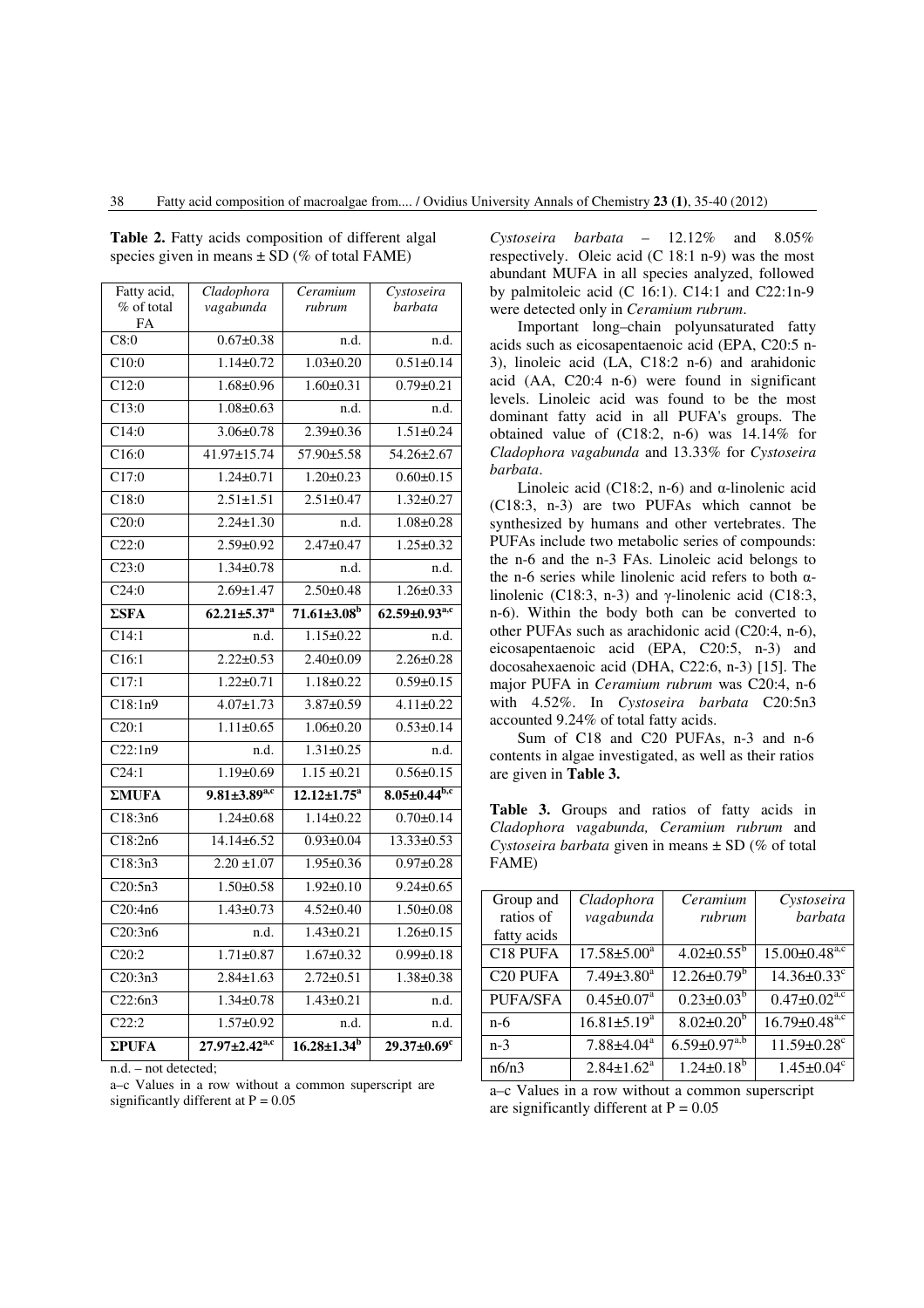Despite the variations among the fatty acids composition, the three macroalgae showed typical profiles corresponding to their respective phyla, i.e., *Cladophora vagabunda* being a green alga was rich in C18 PUFAs while *Ceramium rubrum* being a red alga was rich with C20 PUFAs, and *Cystoseira barbata* being brown alga was rich in both. Such trends have already been established earlier in several studies [5, 11, 12, 16].

Simopolous et al. and Erkkila et al. reported that several studies have found inverse correlation between the PUFA/SFA ratios and cardiovascular diseases and suggested that replacement of SFA with PUFA in the human diet will decrease similar health problems [17, 18]. In this study the PUFA/SFA ratio was found lower than one in all analyzed species.

Major source of n-3 and n-6 long-chain PUFAs, such as arachidonic acid, EPA and DHA, is fish oil. However, the original source of these longchain PUFAs is not the fish itself, but marine algae and phytoplankton which form their major dietary source [15]. Among the species analyzed *Cystoseira barbata* was found to be the richest source of n-3 fatty acids, especially eicosapentaenoic acid.

The n-6: n-3 ratio for the species analyzed was found to be 2.84 for Cladophora vagabunda, 1.24 for Ceramium rubrum and 1.45 for Cystoseira barbata. The n-6/n-3 ratio, which is currently recommended by the WHO [19] to be lower than 10 in the diet, can possibly be improved by addition of certain edible seaweeds, because of their high n-3 content. Seaweeds are also reported to contain much lower concentrations of trans fatty acids than today's diet [20, 21].

#### **4. Conclusions**

Lipids and fatty acids (FA) composition of three Black Sea macroalgae *Cladophora vagabunda, Ceramium rubrum* and *Cystoseira barbata* were studied. Total lipids varied within the investigated algal species and ranged from  $0.66 \pm$  $0.22$  to  $0.98 \pm 0.13$  g per 100 g on a fresh weight basis.

Fatty acids composition was analyzed by GC/MS. Saturated fatty acids (SFA) were major components. Palmitic acid was the major acid in all species tested. Eicosapentaenoic acid (C20:5 n-3) was found in significant quantities in *Cystoseira barbata* and accounted for 9.24% of total fatty acids in this brown alga.

All of the studied species had a nutritionally beneficial  $n6/n3$  ratio  $(1.24-2.84:1)$ , which is within the recommendations by the World Health Organization to be lower than 10.

## **5. References**

\*E-mail address: veselina.ivanova@hotmail.com

- [1]. K. Manivannan, G. Thirumaran, G. Karthikai Devi, A. Hemalatha and P. Anantharaman, American-Eurasian Journal of Botany **1**, 32- 37 (2008).
- [2]. K. Banerjee, R. Ghosh, S. Homechaudhuri and A. Mitra, African Journal of Basic & Applied Sciences **1**, 96-104 (2009).
- [3]. S. Khotimchenko, V. Vaskovsky and T. Titlyanova, Botanica Marina **45**, 17-22 (2002).
- [4]. R. Bhosale, D. Velankar and B. Chaugule, Journal of Applied Phycology **21**, 99–102 (2009).
- [5]. P. Kumari, M. Kumar, V. Gupta, C. Reddy, B. Jha, Food Chemistry **120**, 749–757 (2010).
- [6]. E. Bligh and W. Dyer, Canadian Journal of Biochemistry and Biophysiology **37**, 911–915 (1959).
- [7]. BDS EN ISO 5509:2000, Animal and vegetable fats and oils - Preparation of methyl esters of fatty acids (2000).
- [8]. BDS EN ISO 5508:2000, Animal and vegetable fats and oils - Analysis by gas chromatography of methyl esters of fatty acids, (2000).
- [9]. M. Kim, J. Dubacq, J. Thomas and G. Giraud, Phytochemistry **43**, 49-55 (1996).
- [10]. P. Ratana-arporn and A. Chirapart, Kasetsart Journal: Natural Sciences **40**, 75-83 (2006).
- [11]. S. Khotimchenko, V. Vaskovsky and T. Titlyanova, Botanica Marina **45**, 17-22 (2002).
- [12]. X. Li, X. Fan, L. Han and Q. Lou, Phytochemistry **59**, 157-161 (2002).